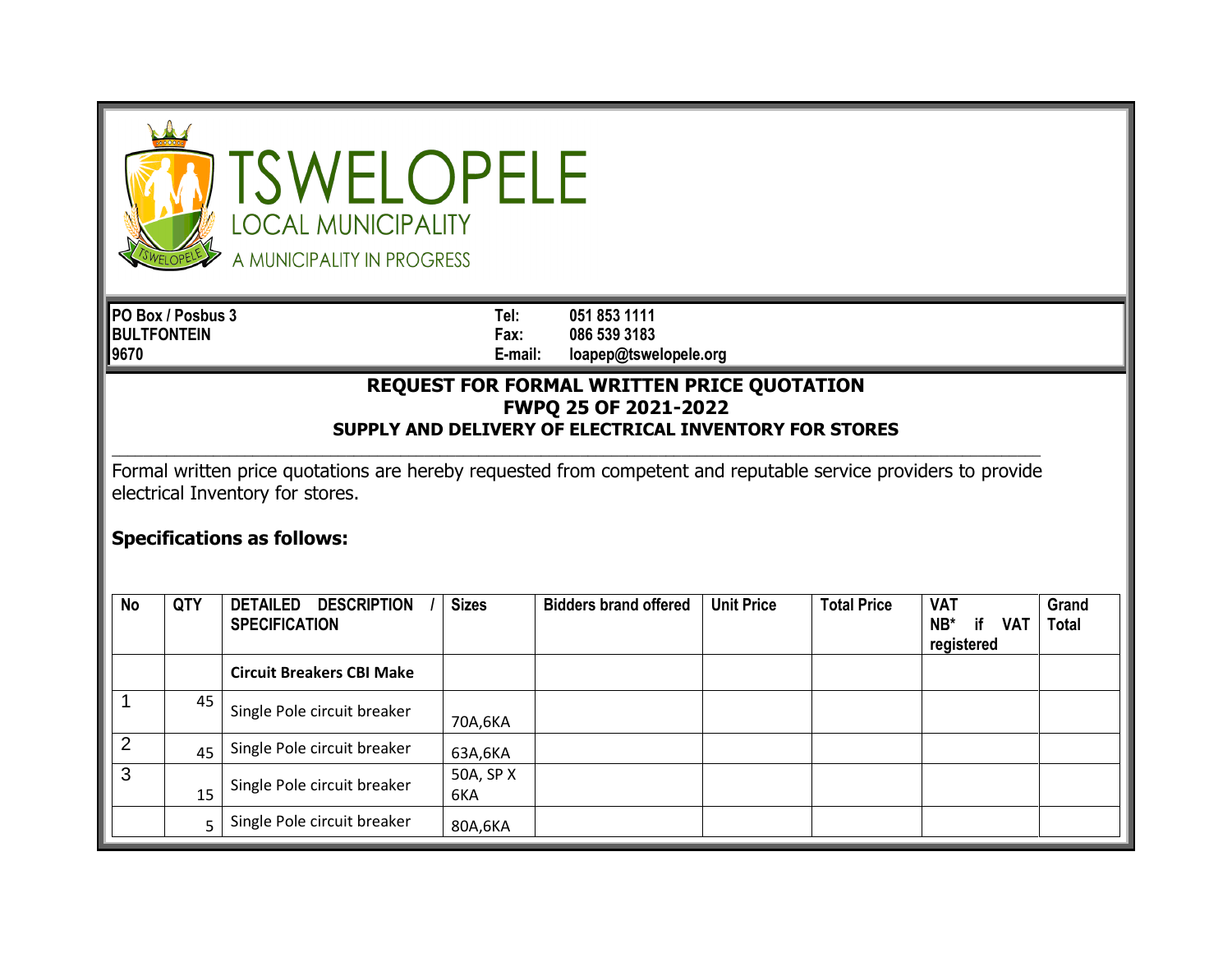| <b>No</b> | QTY             | DETAILED DESCRIPTION<br><b>SPECIFICATION</b> | <b>Sizes</b>                                 | <b>Bidders brand offered</b> | <b>Unit Price</b> | <b>Total Price</b> | <b>VAT</b><br>$NB^*$<br>if VAT<br>registered | Grand<br><b>Total</b> |
|-----------|-----------------|----------------------------------------------|----------------------------------------------|------------------------------|-------------------|--------------------|----------------------------------------------|-----------------------|
|           | 5 <sup>1</sup>  | Single Pole circuit breaker                  | 100A,6KA                                     |                              |                   |                    |                                              |                       |
|           | 5 <sup>1</sup>  | <b>Tripple Pole</b>                          | 100A,6KA                                     |                              |                   |                    |                                              |                       |
|           |                 | <b>Crimping Ferrules</b>                     |                                              |                              |                   |                    |                                              |                       |
|           | 20 <sup>1</sup> | Ferrules                                     | 120mm                                        |                              |                   |                    |                                              |                       |
|           |                 | Contactor (Coil 230V)                        |                                              |                              |                   |                    |                                              |                       |
|           | 12              | 4kw (High mast)                              |                                              |                              |                   |                    |                                              |                       |
|           | 5               | 9kw/9.5kw                                    |                                              |                              |                   |                    |                                              |                       |
|           | 5               | 11kw                                         |                                              |                              |                   |                    |                                              |                       |
|           |                 | Day - Night Switches (20A)                   |                                              |                              |                   |                    |                                              |                       |
|           | 60              | Plug-in                                      |                                              |                              |                   |                    |                                              |                       |
|           | 20              | With wires                                   |                                              |                              |                   |                    |                                              |                       |
|           |                 | <b>KWH METERS (Static</b><br>Monolithic)     |                                              |                              |                   |                    |                                              |                       |
|           | 20              | Light Fitting (PWR)                          | <b>S/L 40W</b><br>520A<br>462LM 4K<br>41803H |                              |                   |                    |                                              |                       |
|           |                 | Fuse Links (H.T)                             |                                              |                              |                   |                    |                                              |                       |
|           | 20              | 10A                                          |                                              |                              |                   |                    |                                              |                       |
|           | 10              | 15A                                          |                                              |                              |                   |                    |                                              |                       |
|           | 10              | 20A                                          |                                              |                              |                   |                    |                                              |                       |
|           | 10              | 25A                                          |                                              |                              |                   |                    |                                              |                       |
|           |                 |                                              |                                              |                              |                   |                    |                                              |                       |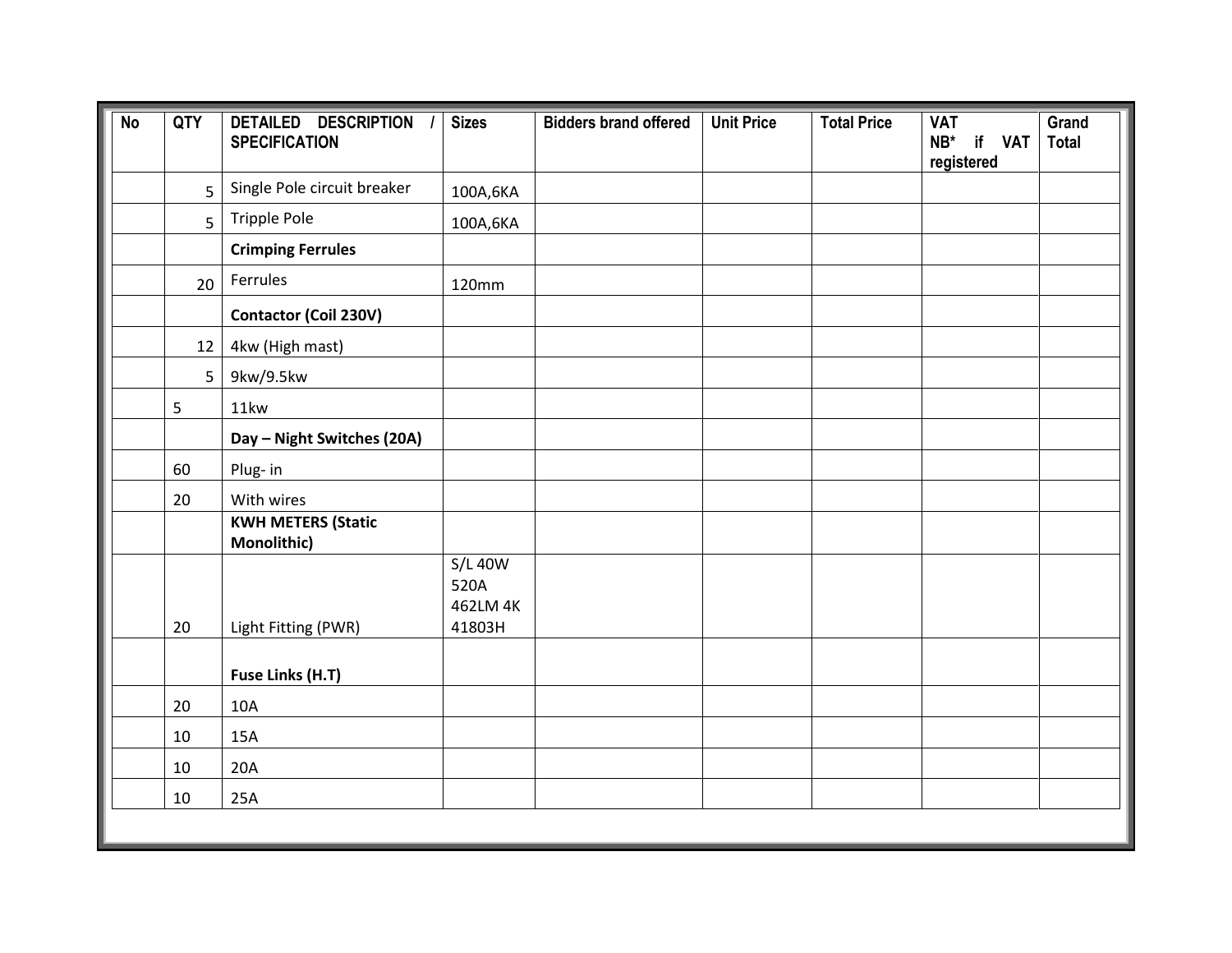| <b>No</b> | QTY | <b>DETAILED</b><br><b>DESCRIPTION</b><br><b>SPECIFICATION</b> | <b>Sizes</b> | <b>Bidders brand offered</b> | <b>Unit Price</b> | <b>Total Price</b> | <b>VAT</b><br>if<br>$NB^*$<br><b>VAT</b><br>registered | Grand<br><b>Total</b> |
|-----------|-----|---------------------------------------------------------------|--------------|------------------------------|-------------------|--------------------|--------------------------------------------------------|-----------------------|
|           | 10  | Liquid level control Switches                                 |              |                              |                   |                    |                                                        |                       |
|           |     | Bussman Fuse link 250A                                        |              |                              |                   |                    |                                                        |                       |
|           | 15  | 500VAC                                                        |              |                              |                   |                    |                                                        |                       |
|           |     | <b>Capacitators</b>                                           |              |                              |                   |                    |                                                        |                       |
|           | 20  | $10 \mu$ £                                                    |              |                              |                   |                    |                                                        |                       |
|           |     | <b>Street Light Bulbs</b>                                     |              |                              |                   |                    |                                                        |                       |
|           |     | 125W (SON-E): E 27Mercury                                     |              |                              |                   |                    |                                                        |                       |
|           | 160 | Vapour                                                        |              |                              |                   |                    |                                                        |                       |
|           | 60  | 100W (SON- E): E40 HPS                                        |              |                              |                   |                    |                                                        |                       |
|           | 120 | 400W (SON-T): E40                                             |              |                              |                   |                    |                                                        |                       |
|           |     | <b>Ballast</b>                                                |              |                              |                   |                    |                                                        |                       |
|           | 15  | 70W                                                           |              |                              |                   |                    |                                                        |                       |
|           | 15  | 125W                                                          |              |                              |                   |                    |                                                        |                       |
|           | 25  | 400W                                                          |              |                              |                   |                    |                                                        |                       |

All quotations must be e-mailed at loapep@tswelopele.org or hand delivered to 01 Bosman Street, Civic Centre, Bultfontein, 9670 not later than 23 February 2022 before 12h00 pm.

**The following terms and conditions shall apply:**

- **1. Formal written Price Quotation must be in the letterhead of the Prospective Service Provider.**
- 2. Delivery of the Goods must be made in Bultfontein Head Office.
- 3. Formal written price quotations will be evaluated in terms of the preferential Procurement Policy Framework Act using (80/20). Allocation will be 80 preference points for price and 20 preference Points for B-BBEE.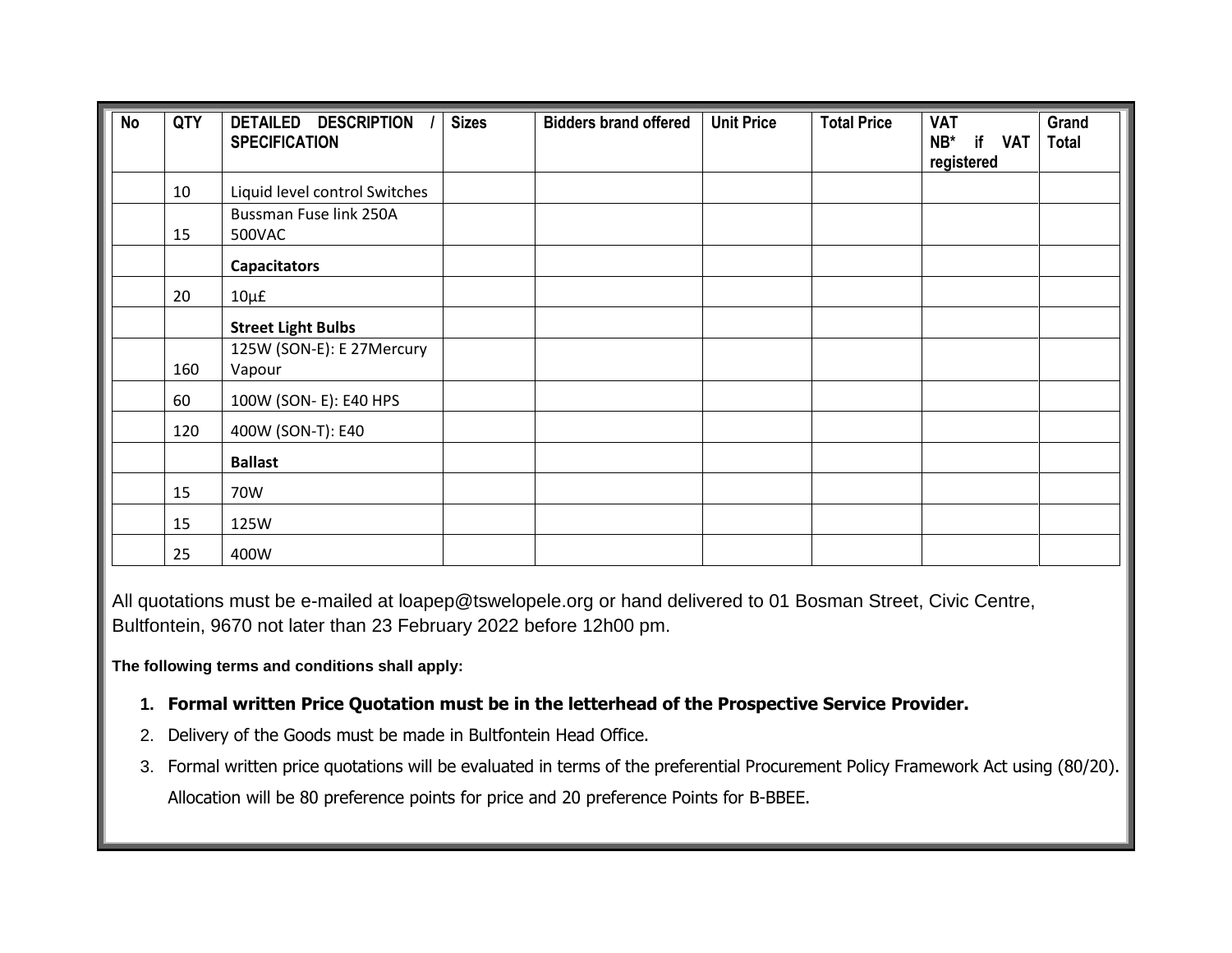- 4. The Relevant MBD 4 forms **must** be completed and submitted with the quotation which can be downloaded from the municipality's website www. Tswelopele.gov.za and it is compulsory.
- 5. Bidders **must** submit a Valid Tax Clearance Certificate or SARS Pin, no Quotation may be awarded to any tenderer/bidder whose tax matters have not been declared by SARS to be in order.
- 6. Bidders are required to, together with their quotations submit a copy of a valid **B-BBEE certificate** to substantiate their B-BBEE rating claims. Exempted Micro Enterprise must submit a certificate issued by registered auditors or accounting officers with a practice number.
- 7. The Relevant MBD 6.2 local content forms **must** be completed and submitted with the quotation which can be downloaded from the municipality's website www. Tswelopele.gov.za and it is compulsory. Please see the list of designated sectors on DTI and declare for only relevant items. Bidders who did not declare for local content expose their quotations to rejection.
- 8. Suppliers should be registered with Centralised Suppliers Database with National treasury, please provide the MAAA Number and only suppliers who did register the relevant commodity or industry on CSD will be considered or advanced to the next stage of evaluation.
- 9. Prospective suppliers should also note that verification with SARS for tax status, CIPRO for registration of the business and DTI for verification of the Chartered accountant/auditor for BBBEE will be done with each and every quotation requested/received.
- 10. Prices on quotations must be valid for 30 (thirty) days from the closing date.
- 11. No Payment will be made (in Full of Partially) prior to Delivery of such Goods and the municipality has up to 30 days to settle the account after receiving the relevant invoice / statement from the Service Provider / Suppliers.
- 12. Bidders who did not quote on all items and do not specify the supplier or brand that are requested expose their quotation to rejection as it affects the comparison of prices thereon.
- 13. Bidders need to indicate the supplier or brand offered as the Municipality need to procure items that are accredited or SABS/SANS approved.
- 14. Non-adherence to any of the conditions may lead to your quotation not to be considered.